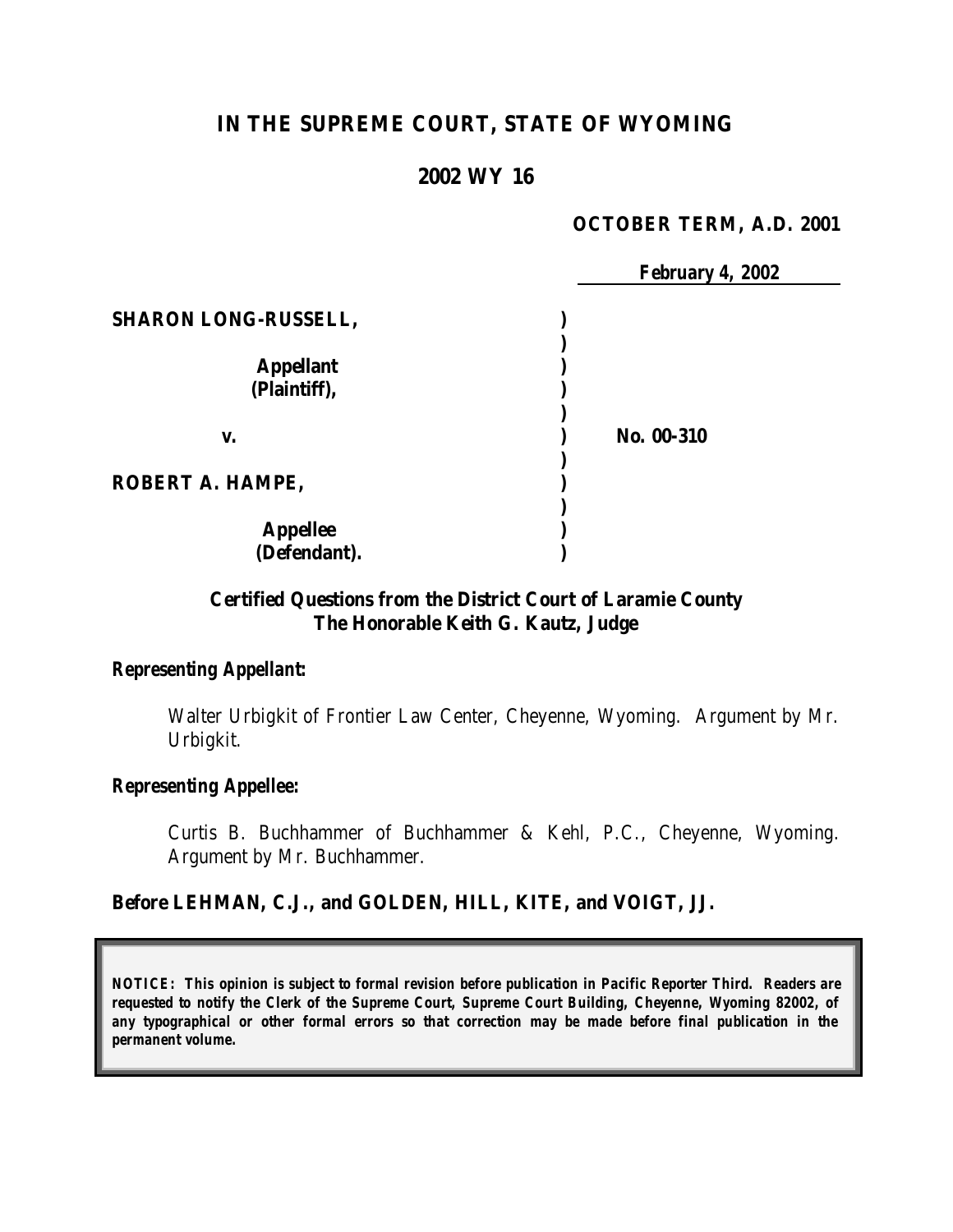### **HILL, Justice.**

[¶1] In this matter we are asked to answer questions certified to this Court in accordance with W.R.A.P. 11. Appellant, Sharon Long-Russell (Long-Russell), seeks an opinion of this Court which would resolve the question of whether damages for emotional suffering may be awarded in the context of a legal malpractice case wherein mere negligence on the part of the attorney is the basis for the claim of emotional damages. Appellee, Robert A. Hampe (Hampe), Attorney-at-Law, asks that those questions be answered in the negative.

[¶2] We will answer the certified questions in the negative. Such emotional damages may be an element of a claim for damages, in the context of a legal malpractice action, under certain limited circumstances, but not the circumstance of mere negligence.

## **THE CERTIFIED QUESTIONS**

[¶3] The issues certified to this Court, by the district court, are:

1. Are damages for emotional suffering available in a legal malpractice case which alleges that an attorney negligently failed to properly assert property claims in a divorce, or negligently gave bad advice resulting in a client's eviction from her place of residence?

2. Are damages for emotional suffering available in a legal malpractice case which alleges that an attorney negligently gave incorrect legal advice about a child visitation order?

## **FACTUAL BACKGROUND**

[¶4] We are asked to settle a question of law that has not been directly presented to this Court before, but which is somewhat clouded by decisions of this Court that appear to be in conflict with each other. The facts of this case are not a factor in our resolution of the questions of law at issue, but we will provide a brief outline of those facts so as to provide a structural background for our decision. The certified questions assume a factual circumstance wherein an attorney is alleged to have been negligent in the performance of his services for a client.

[¶5] Long-Russell was divorced from her second husband, Gary Long (Long), in September, 1982. The property settlement agreed to in that divorce made no mention of the parties owning a home. Hampe played no role in that divorce. At the time of that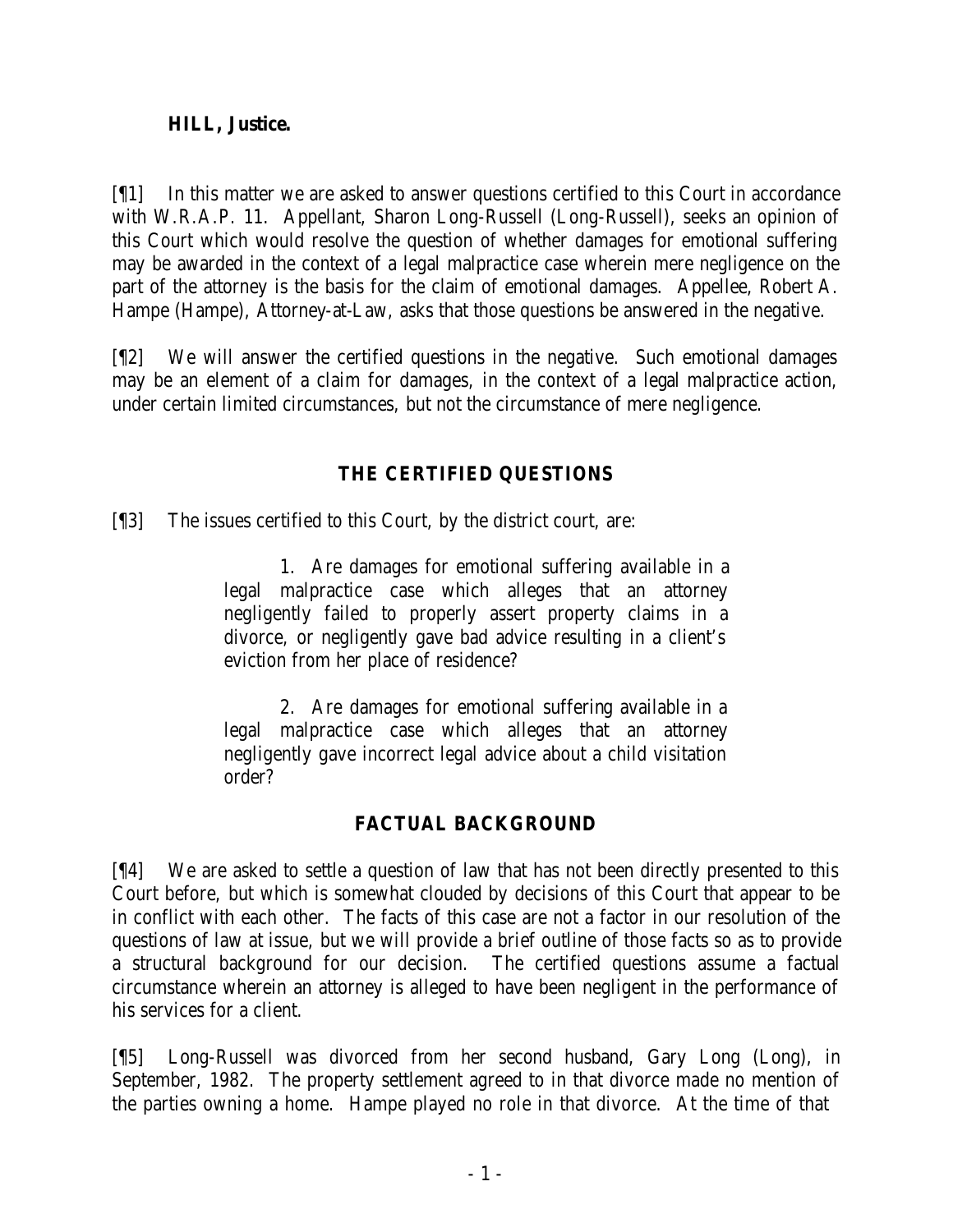divorce, Long-Russell and Long were apparently renting a home from Long's parents and completing repairs on that home with a view to ultimately buying it from Long's parents. Some time after that divorce was final, Long obtained title to the home from his parents. The most significant complicating factor in this case is that Long-Russell continued to live in that house, apparently without paying rent, until Long had her evicted in 1995. Hampe did not represent Long-Russell in the eviction action either. However, Long-Russell did hire Hampe in 1995 to try to undo the eviction. At the time Hampe began representing Long-Russell, she was still residing in the home but was forcibly evicted pursuant to court order shortly after retaining Hampe as her lawyer.

[¶6] At the time of her divorce from Long, Long-Russell was pregnant with Richard Russell's (Russell) child. Long-Russell then married Russell, and the two of them (and eventually their two children) continued living in Long's house, with the Russell family living in the upstairs portion of the house and Long living in the basement. In January, 1995, Long-Russell was divorced from Russell. The decree of divorce in that case made no reference to Long-Russell or Russell owning any interest in Long's home. During this divorce and even after the divorce was final, custody of the children born of Long-Russell's marriage to Russell was in dispute. Hampe did not represent Long-Russell during this divorce or in the child custody proceedings which resulted in her temporary loss of the custody of the children. However, Long-Russell did hire Hampe to attempt to undo the loss of the custody of her children. Eventually, Russell was given permanent custody of the children and Long-Russell was accorded liberal visitation. The record extant suggests that all parties continue to reside in Cheyenne.

[¶7] The essence of Long-Russell's malpractice claim against Hampe is that he accepted her payment of attorney's fees in the approximate amount of \$9,500.00 and did no meaningful work for her, gave her bad advice which complicated her legal problems, pursued hopeless claims and failed to pursue hopeful ones, and made promises of success in the legal arena that were irresponsible and, of course, they did not come to pass. In addition to the loss of the \$9,500.00 in attorney's fees, Long-Russell sought damages for loss of her alleged interest in Long's home, emotional damages for the emotional upheaval that attended her eviction from Long's home, and the loss of the custody of her children. It is the claim of emotional damages that is our sole concern in this matter.

## **DISCUSSION**

[¶8] In the case *Jackson State Bank v. King*, 844 P.2d 1093, 1096 (Wyo. 1993), we stated that Wyoming's comparative negligence statute is limited to those actions based on negligence only, and that it could not be extended to actions based on contract. Continuing, we stated that the comparative negligence statute would not bar recovery in a legal malpractice action, "which necessarily is based on claims of breach of contract and breach of fiduciary duty." We did not further develop the reasoning behind the quoted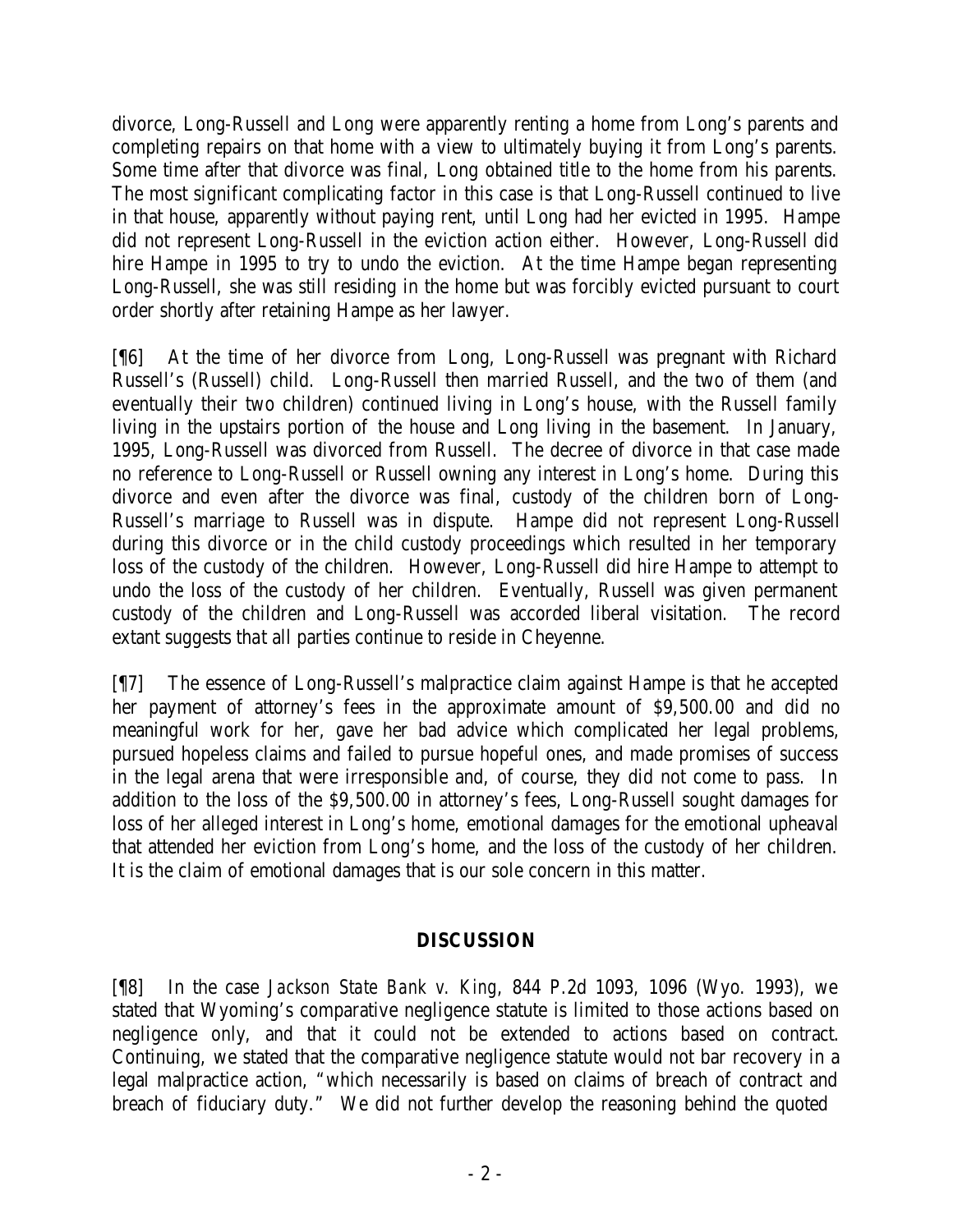sentence and, furthermore, we did not cite pertinent authority to substantiate it. Although we do not call into question the result reached in the *Jackson State Bank* case, from today's perspective it cannot be said to resolve any of the issues at large in the instant matter.

[¶9] In the case *Moore v. Lubnau*, 855 P.2d 1245, 1248-49 (Wyo. 1993), we adopted a standard well known to the area of medical malpractice as applicable also to the area of legal malpractice. This is a negligence standard, rather than a contract standard. In *Meyer v. Mulligan*, 889 P.2d 509, 516 (Wyo. 1995), we continued to discuss legal malpractice as an action sounding in negligence. Also *see Peterson v. Scorsine*, 898 P.2d 382, 388 (Wyo. 1995) (wherein it is suggested that legal malpractice claims may sound both in contract and in negligence).

[¶10] In *Daily v. Bone*, 906 P.2d 1039 (Wyo. 1995), we held that a claim for emotional damages stemming from a tort arising out of an automobile accident is properly assigned to a jury. In *Blagrove v. JB Mechanical, Inc.*, 934 P.2d 1273, 1275-77 (Wyo. 1997), we held as follows:

> In Wyoming, our decisions have restricted recovery for emotional distress damages without accompanying physical injury. *Gates v. Richardson*, 719 P.2d 193, 195 (Wyo.1986). We have recognized the torts of intentional and negligently inflicted emotional distress but their application is narrowly construed to allow recovery for emotional distress only under limited circumstances. *Gates*, 719 P.2d at 195; *Leithead v. American Colloid Co.*, 721 P.2d 1059, 1066 (Wyo.1986). We have permitted recovery for emotional distress as an element of damages in certain underlying actions: 1) some intentional torts, *Waters v. Brand*, 497 P.2d 875, 877-878 (Wyo.1972) (false imprisonment); *Cates v. Eddy*, 669 P.2d 912, 921 (Wyo.1983) (malicious prosecution); 2) violation of certain constitutional rights, *Town of Upton v. Whisler*, 824 P.2d 545, 549 (Wyo.1992); and 3) breach of the covenant of good faith and fair dealing, *State Farm Mutual Auto. Ins. Co. v. Shrader*, 882 P.2d 813, 833 (Wyo.1994). Outside of these few instances, we have adhered to the general concept that negligence permits recovery for personal injury or property damage but usually will not result in liability for emotional distress. *Gates*, 719 P.2d at 195; *Payton v. Abbott Labs*, 386 Mass. 540, 437 N.E.2d 171, 178 (1982); W. Page Keeton et al., Prosser and Keeton on Torts § 54, at 359-60 (5th ed.1984) (few courts permit compensation for negligence which causes fright, shock, or mental disturbance). In a negligence action for personal injury, Wyoming permits recovery for emotional distress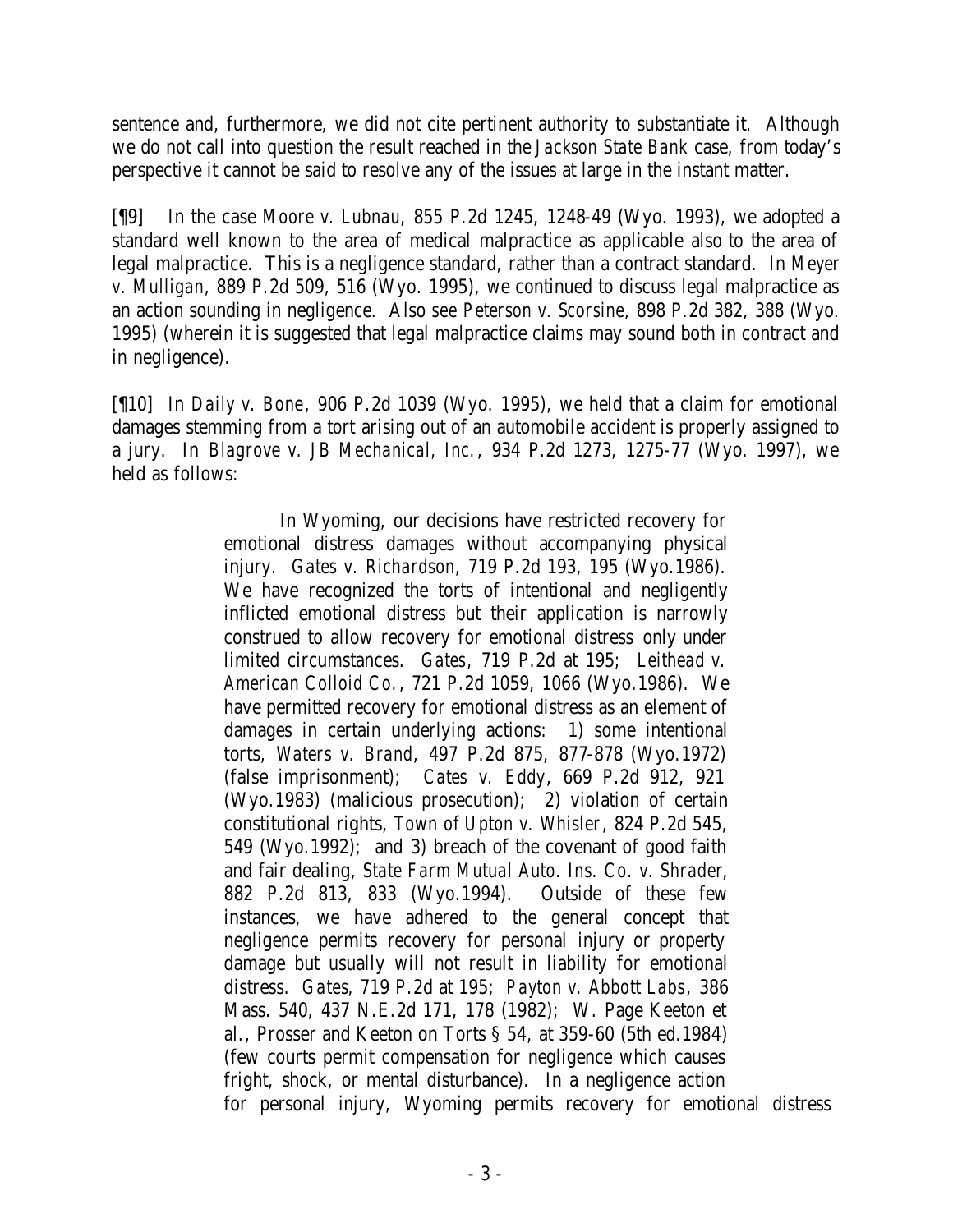accompanying physical injury, but has not yet answered whether emotional distress damages are compensable where the defendant negligently damages or destroys real property.

The Blagroves contend that *Daily* provides authority for permitting recovery of their emotional distress damages under a negligence theory. In *Daily*, Bone drove his snowmobile through a stop sign onto a major highway causing a collision with Daily's vehicle and killing Bone. *Daily*, 906 P.2d at 1042. Daily was not physically injured but her witnessing Bone's impact and death caused her mental suffering of post traumatic stress disorder, depression, and agoraphobia. *Id.* Daily sued Bone's estate for emotional distress caused by Bone's negligence and we decided that, under the circumstances of the case, she was entitled to a trial to determine if Bone's negligence had caused her emotional distress damages. *Id.* at 1044.

*Daily* is not helpful to the Blagroves because it has the limited scope of allowing recovery for mental injury absent physical injury in an automobile collision case. Under the general rule, if Daily had been physically injured in the automobile collision she could have recovered damages for pain and suffering associated with her physical injuries and she could have recovered for the emotional distress of witnessing Bone's death. *Id.* at 1043. But because the general rule linked physical injury to an emotional distress claim, that rule would not permit Daily to recover for the emotional distress of witnessing Bone's death if she was not physically injured in the collision. *Id.* We determined that the absence of a physical injury should not prevent her from recovering for her mental injury under a negligence theory. She alleged sufficient facts to create a question for the jury and we remanded it for trial. *Id.* at 1044. Our decision in *Daily* resulted from the particular facts involved, did not generally establish that a claim for negligence alleging only mental injury had been recognized in Wyoming, and does not provide an analysis which would extend its result to a property damage situation.

Emotional distress is not usually recoverable as an element of property damages unless an improper motive is involved. *Valley Development Co. v. Weeks*, 147 Colo. 591, 364 P.2d 730, 733 (1961); *see Towns v. Anderson*, 39 Colo.App. 332, 567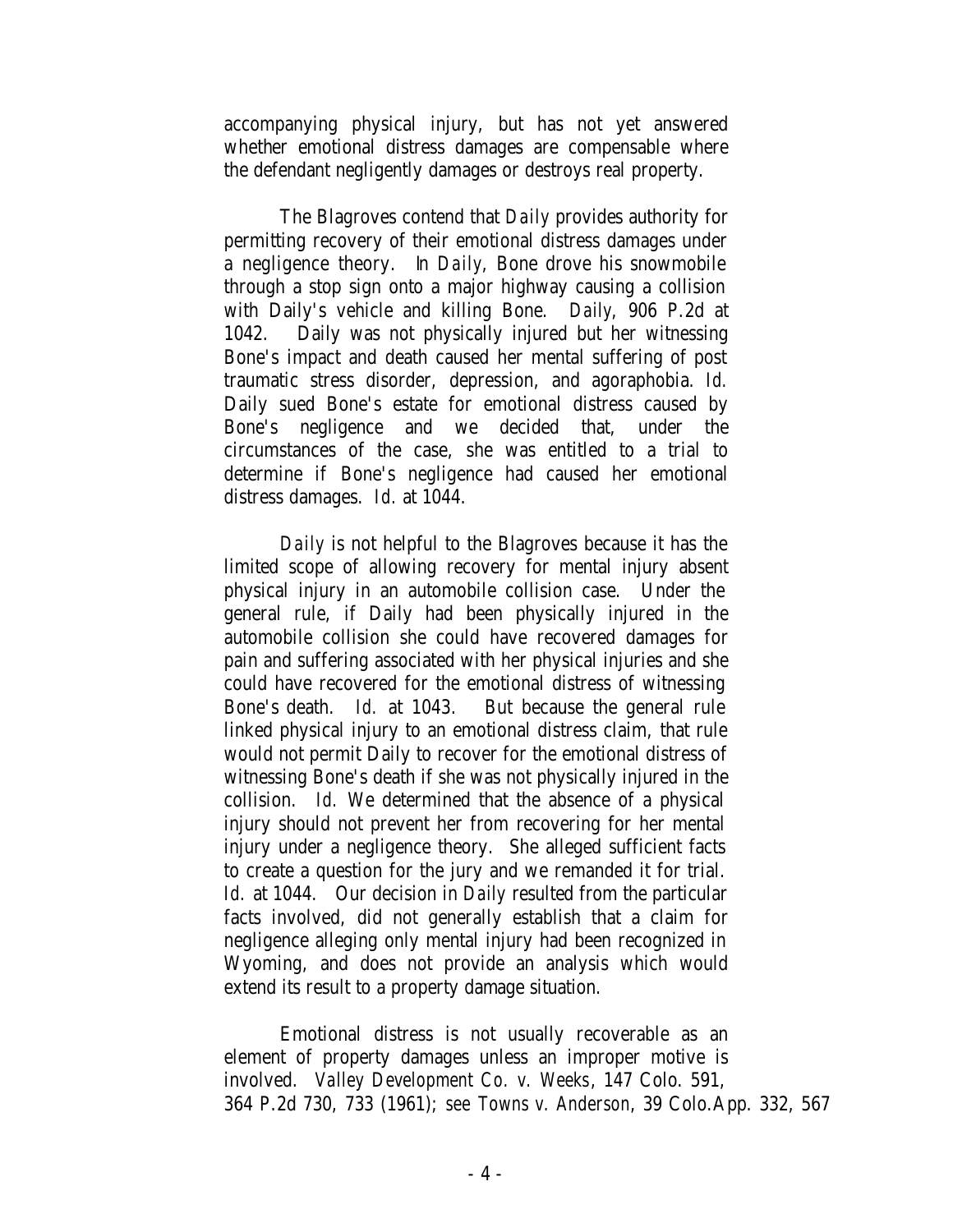P.2d 814, 815 (1977), *reversed on other grounds*, 195 Colo. 517, 579 P.2d 1163 (1978). It is generally agreed that mere sorrow, anger, worry and fear are not compensable and recovery for more serious emotional distress is restricted because of the burden for the judicial system and defendants. The likelihood that courts will be burdened with either fraudulent claims or those of a temporary or trivial nature, and the perceived unfairness of imposing heavy and disproportionate financial burdens upon a defendant, whose conduct was only negligent, for consequences which appear remote from the wrongful deed usually act to restrict recovery. *Rodrigues v. State*, 52 Haw. 156, 472 P.2d 509, 519 (1970); Keeton, *supra* § 54 at 360-61.

In deciding whether the plaintiff's interests are entitled to legal protection against the defendant's conduct, we must balance the interest of the injured parties against the view that a negligent act should have some end to its legal consequences. *Gates*, 719 P.2d at 196. We are persuaded that the concerns which have acted to prevent recovery for emotional distress when property is damaged remain relevant and weigh against permitting recovery. While we do not doubt that the Blagroves were justifiably and seriously distressed over the damage to the home they had built together with their families, adopting a rule allowing trial on the issue and recovery if proved would result in unacceptable burdens for both the judicial system and defendants. We therefore hold that emotional distre ss damages in connection with property damages are not compensable.

[¶11] These precedents establish an apparent and predictable framework for the resolution of the matter before us. We are persuaded that the decision of the Minnesota Supreme Court in the case *Lickteig v. Anderson, Ondov, Leonard & Sween, P.A.*, 556 N.W.2d 557 (Minn. 1996), comports well with our previous decisions with respect to many aspects of the matter before us, and we will adopt its decision in that case, to govern in similar cases in Wyoming. Lickteig was injured in an automobile accident, and the attorneys who represented her admitted their negligence in their representation of her. The issue of damages was submitted to binding arbitration, and a claim for emotional damages in the amount of \$45,000.00 was awarded. *Lickteig*, 556 N.W.2d at 559. The decision of the Minnesota Supreme Court is as follows:

> We first consider the issue of emotional distress damages. We have not been anxious to expand the availability of damages for emotional distress. *K.A.C. v. Benson,* 527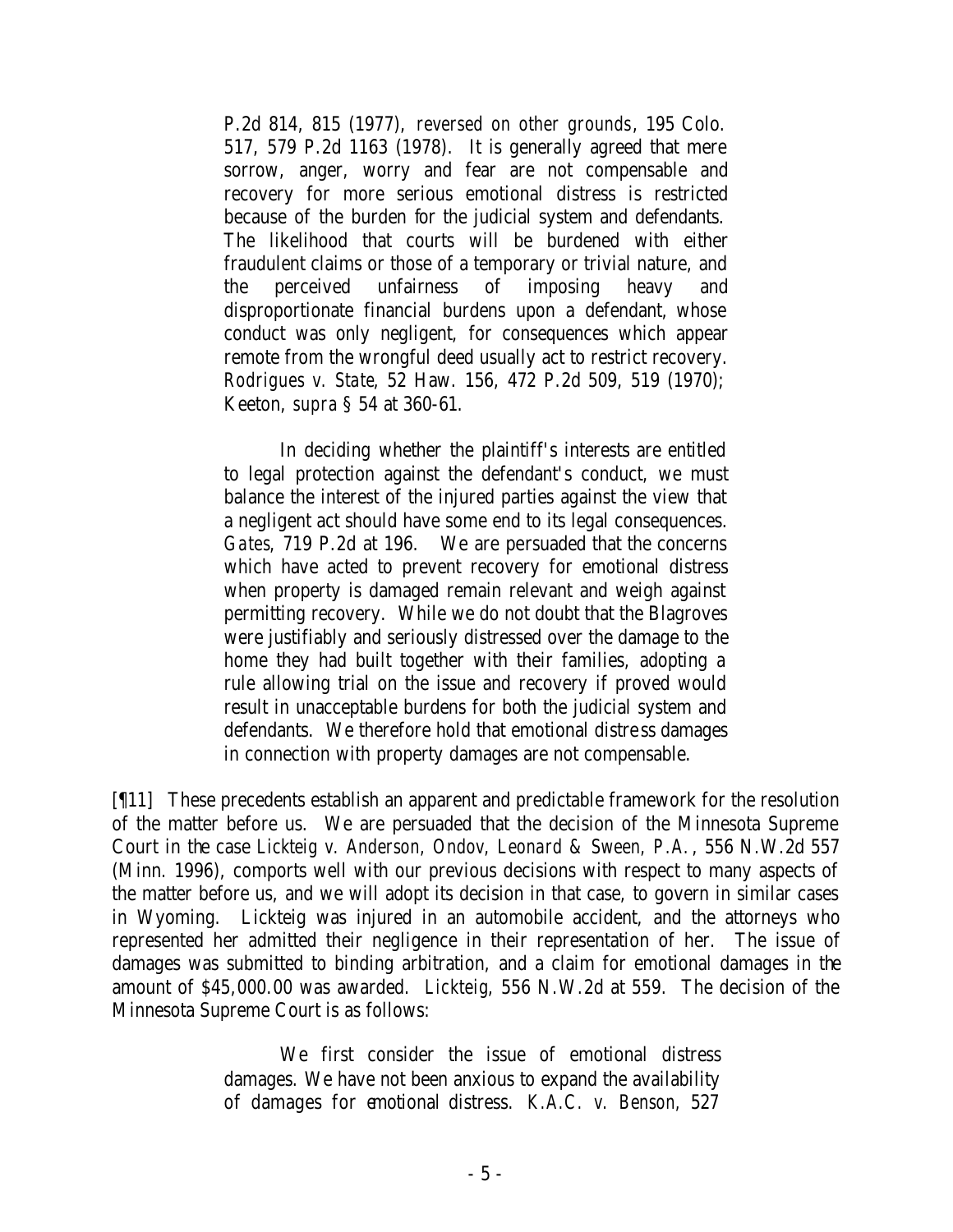N.W.2d 553, 559 (Minn. 1995); *Hubbard v. United Press Int'l, Inc.*, 330 N.W.2d 428, 437-38 (Minn. 1983). This reluctance has arisen from the concern that claims of mental anguish may be speculative and so likely to lead to fictitious allegations that there is a potential for abuse of the judicial process. *Hubbard,* 330 N.W.2d at 438. Thus, we have been careful to limit the availability of such damages to "those plaintiffs who prove that emotional injury occurred under circumstances tending to guarantee its genuineness." *Id.* at 437.

In tort cases, emotional distress may be an element of damages in only three circumstances. First, a plaintiff who suffers a physical injury as a result of another's negligence may recover for the accompanying mental anguish. *Langeland v. Farmers State Bank of Trimont,* 319 N.W.2d 26, 31 (Minn. 1982). Second, a plaintiff may recover for negligent infliction of emotional distress when physical symptoms arise after and because of emotional distress, if the plaintiff was actually exposed to physical harm as a result of the negligence of another (the "zone-of-danger" rule). *K.A.C.,* 527 N.W.2d at 559; *Langeland,* 319 N.W.2d at 31; *Stadler v. Cross,* 295 N.W.2d 552, 554 (Minn. 1980). Finally, a plaintiff may recover emotional distress damages when there has been a "direct invasion of the plaintiff's rights such as that constituting slander, libel, malicious prosecution, seduction, or other like willful, wanton, or malicious conduct." *State Farm Mut. Auto. Ins. Co. v. Village of Isle,* 265 Minn. 360, 368, 122 N.W.2d 36, 41 (1963). *See also, M.H. v. Caritas Family Services,* 488 N.W.2d 282, 290 (Minn. 1992); *Hubbard,* 330 N.W.2d at 437-38; *Langeland,* 319 N.W.2d at 31-32.

We have also recognized the independent tort of intentional infliction of emotional distress. *Hubbard,* 330 N.W.2d at 438. This independent tort differs from the "willful conduct" category above in that it can stand alone as a separate action, whereas in the "willful conduct" category, emotional distress is only an element of the damages arising from an intentional tort that constitutes a direct violation of the plaintiff's rights, such as defamation.

The respondent in this case did not suffer any physical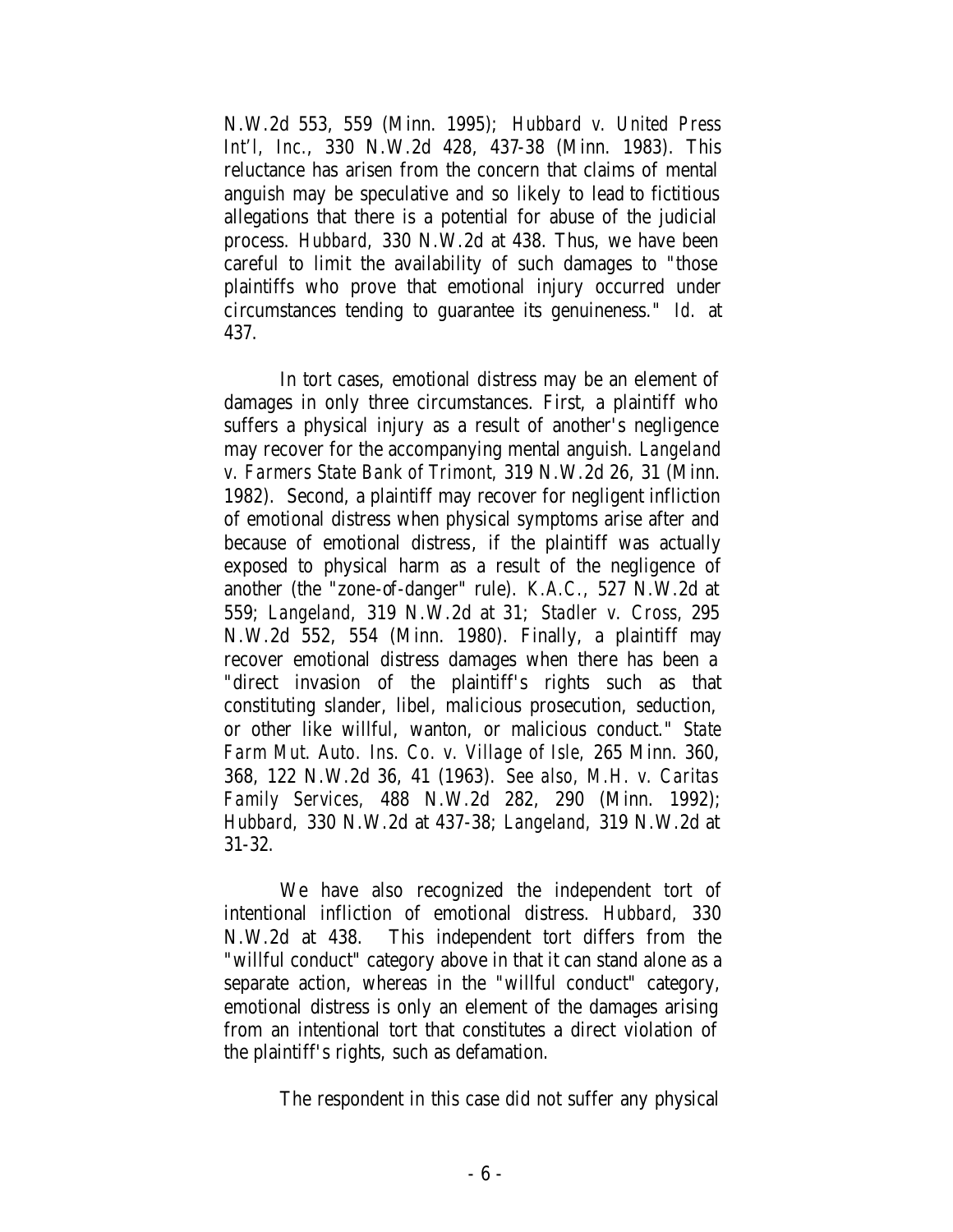injury; neither was she in any "zone of danger," nor is she alleging intentional infliction of emotional distress. Damages for emotional distress could be justified only had the appellants violated her rights by willful, wanton or malicious conduct. We note at the outset that respondent's complaint contained no allegations of willfulness or malice; it alleged only negligent representation and breach of contract. Respondent's arbitration brief and proposed findings were similarly framed in terms of negligence. In addition, the stipulation entered into by the parties prior to the arbitration hearing went only to the issue of appellants' negligence.

Appellants argue that, in the absence of any allegation of willful conduct, evidence of willful conduct, or finding of willful conduct by the arbitrator, emotional distress damages were wrongfully awarded in this legal malpractice action.

Despite the absence of an allegation or finding of willful conduct, respondent contends that willfulness was shown and found here. In particular, she argues that an arbitrator need not render an account or give reasons for his or her decision, *Hilltop Constr., Inc. v. Lou Park Apartments,* 324 N.W.2d 236, 239-40 (Minn. 1982), and that in this case, it can be inferred from the arbitrator's finding that she suffered "compensable" emotional distress, that the arbitrator made the requisite finding of willfulness. Further, she points to allegations presented to the arbitrator in her arbitration brief which, she asserts, support a finding of willful conduct on the part of the appellants.

Our analysis is complicated by the hybrid nature of claims for legal malpractice. To state a claim for legal malpractice, one must show that the "defendant acted negligently *or* in breach of contract." *Togstad v. Vesely, Otto, Miller & Keefe,* 291 N.W.2d 686, 692 (Minn. 1980) (emphasis added); *Admiral Merchants Motor Freight, Inc. v. O'Connor & Hannan,* 494 N.W.2d 261, 265 (Minn. 1992). We have recognized that the two theories will frequently be interchangeable in legal malpractice cases. *Togstad,* 291 N.W.2d at 693.

However, the availability of emotional distress damages in contract actions has been even more restricted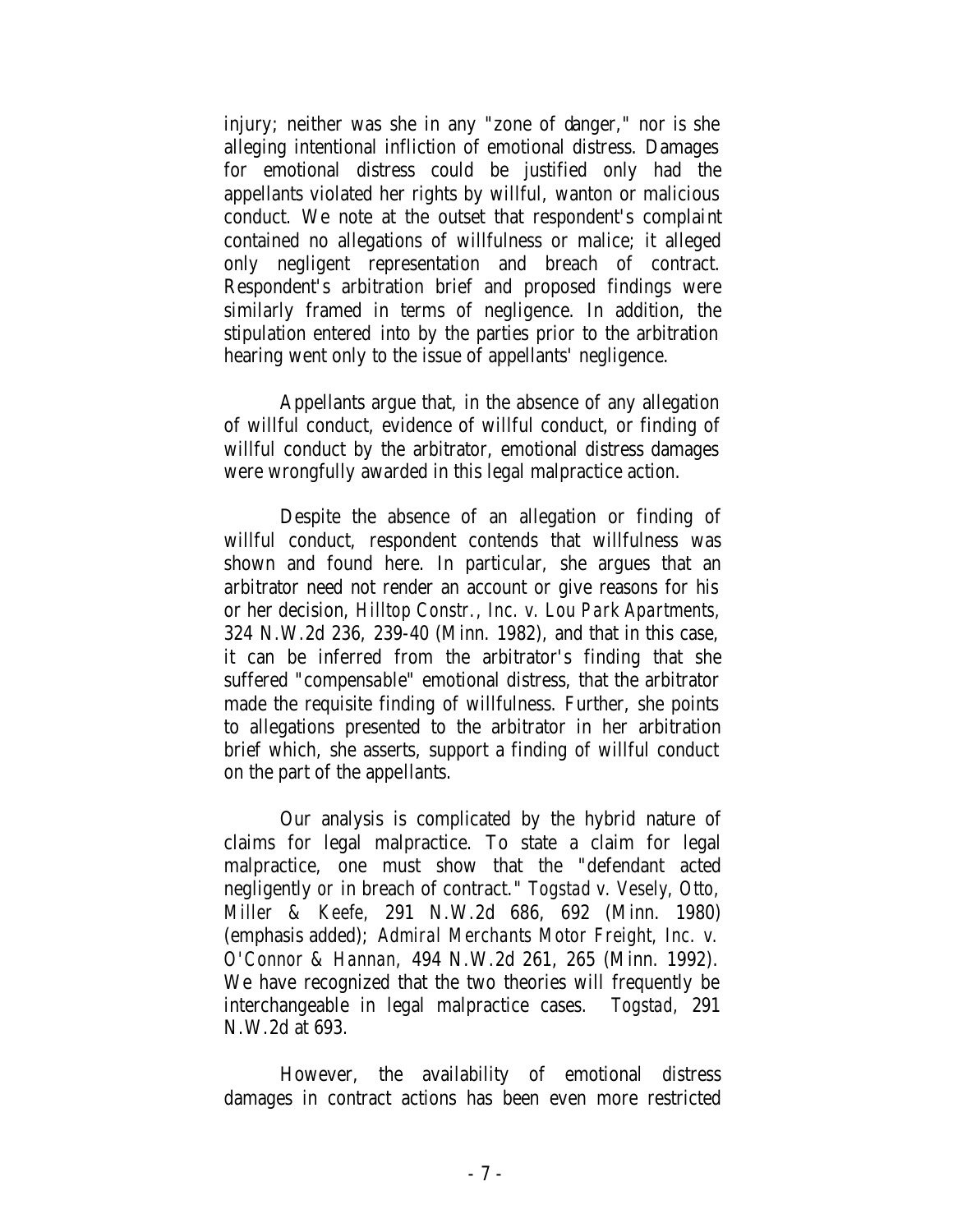than for actions in tort. In general, extra -contractual damages, including those for emotional distress, are not recoverable for breach of contract except in those rare cases where the breach is accompanied by an independent tort. *Olson v. Rugloski,* 277 N.W.2d 385, 388 (Minn. 1979); *Haagenson v. National Farmers Union Property and Cas. Co.,* 277 N.W.2d 648, 652 (Minn. 1979); *Beaulieu v. Great Northern Ry. Co.,* 103 Minn. 47, 53, 114 N.W. 353, 355 (1907). The accompanying independent tort must be willful. *Olson,* 277 N.W.2d at 388. That is, it must support the extra-contractual damages in its own right as a tort. *See Barr/Nelson, Inc. v. Tonto's, Inc.,* 336 N.W.2d 46, 52-53 (Minn. 1983). Thus, even a malicious or bad-faith motive in breaching a contract does not convert a contract action into a tort action sufficient to support an award of emotional distress damages, *Haagenson,* 277 N.W.2d at 652, or other extra-contractual damages, such as punitive damages, *Moore v. John E. Blomquist, Inc.,* 256 NW.2d 518, 518 (Minn. 1977); *Wild v. Rarig,* 302 Minn. 419, 440-42, 234 N.W.2d 775, 789-90 (1975), *cert. denied,* 424 U.S. 902, 96 S.Ct. 1093, 47 L.Ed.2d 307 (1976).

Here, the breach of contract and tort claims are not independent: they are interchangeable. Appellants admitted negligence in the loss of respondent's claim against the other driver. From that, the trial court concluded, "An admission to negligence is also an admission to breach of the attorneyclient relationship." Moreover, this will be the case in almost all legal malpractice cases. If we were to affirm the award of damages for emotional distress in this case, we would be sanctioning a similar award whenever a lawyer breached his or her contract with a client by negligently performing the promised legal services. This we are not willing to do.

Nor does the conduct giving rise to the purported breach of contract support an award of emotional distress damages *on its own.* The court of appeals seems to imply that a breach of the attorney-client contract is inherently willful. *See Lickteig,* No. C3-95-1373, slip op. at 4-5. It is simply not the case that professional malpractice and willful indifference to another's rights are always one and the same. *See Admiral Merchants,* 494N.W.2d at 267-68. Moreover, a willful breach of contract, in and of itself, is not enough to justify an award of extra-contractual damages. *Haagenson,* 277 N.W.2d at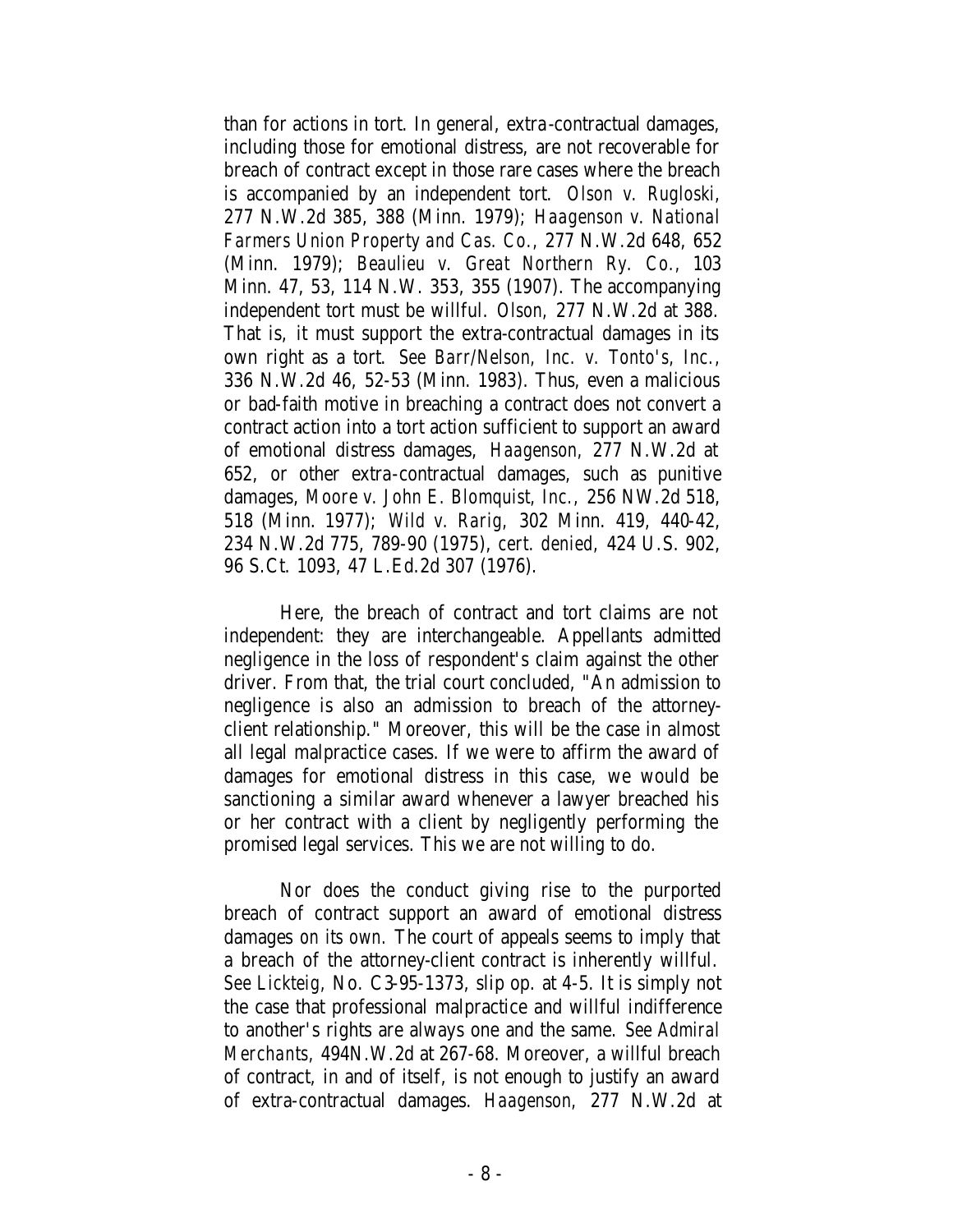652; *Barr/Nelson,* 336 N.W.2d at 52-53; *Wild,* 302 Minn. at 440-42, 234 N.W.2d at 789-90. While cases may arise where an attorney acts so egregiously that emotional distress damages may be appropriate, the creation of a per se rule for such damages in every legal malpractice case is not warranted, based on the longstanding limitation of such damages to those instances where there has been a willful violation of another's rights.

We therefore hold that, as in other negligence actions, emotional distress damages are available in limited circumstances. There must be a direct violation of the plaintiff's rights by willful, wanton or malicious conduct; mere negligence is not sufficient. Here, in the absence of an allegation or proof on these essential elements, the award of emotional distress damages was improper.

*Lickteig*, 556 N.W.2d at 560-62 (footnotes omitted). Thus, based solely on an allegation of negligence, a litigant is not entitled to present an emotional damages claim to a jury.

[¶12] The standard we have adopted above is fully consistent with the Restatement (Third) of the Law, The Law Governing Lawyers, §§ 48, 50, 52 and 53 (*also see* comment g. to § 53) (2000); *also see Hanumadass v. Coffield, Ungaretti & Harris*, 724 N.E.2d 14, 18-20 (Ill.App. 1 Dist. 1999); *Whitehead v. Cuffie*, 364 S.E.2d 87, 89-90 (Ga. 1987); and *Lawrence v. Grinde*, 534 N.W.2d 414, 420-23 (Iowa 1995).

[¶13] With specific regard to the claim relating to child custody, we view with favor the case *McGee v. Hyatt Legal Services, Inc.*, 813 P.2d 754, 758-59 (Colo.App. 1990), for the additional guidance it provides. We take special note of that court's concerns about the impossibility of quantifying intangible injuries to the parent-child relationship, the effect recognition of damages would have on the district court's authority to regulate and supervise custody decisions which must turn on the best interests of the child, the certainty of some significant level of emotional disturbance in the dissolution of a marriage which includes a child custody component (especially one burdened with a high level of animosity), as well as the certainty that neither parent can reasonably expect full-time custody of the children because of the statutorily required liberal visitation with the noncustodial parent.

### **CONCLUSION**

[¶14] We answer the certified question in the negative.

1. Are damages for emotional suffering available in a